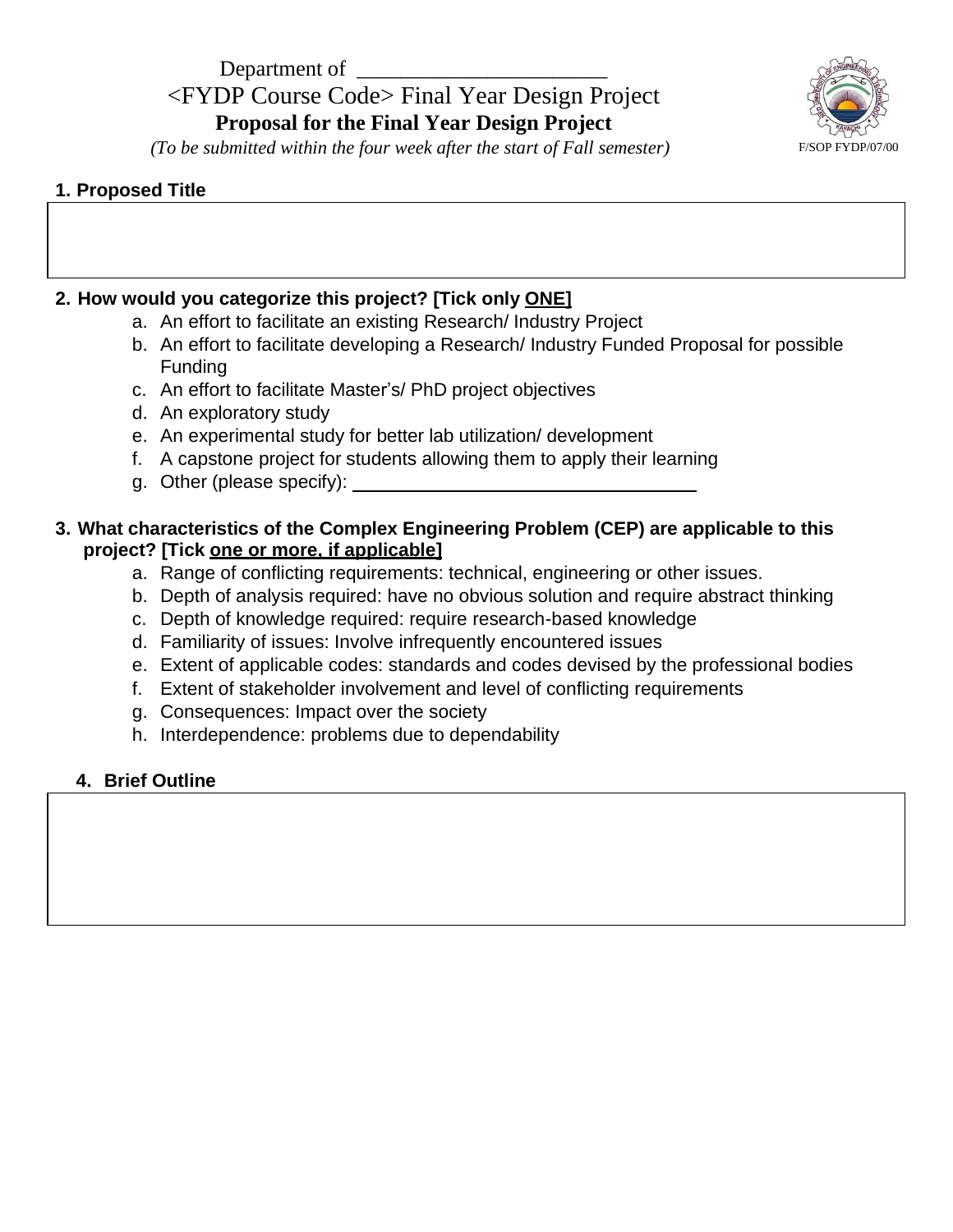

*(To be submitted within the four week after the start of Fall semester)* F/SOP FYDP/07/00

## **5. Objectives**

#### **6. Scope**

#### **7. Methodology**

**8.Expected Outcomes of the proposed project**

#### **9. Expected Budget**

#### **10.Attach Gantt Chart for the Project Work**

**11.Alignment of project with departmental/programme mission and SDGs***.*

| Name of Supervisor:             | Signature: |
|---------------------------------|------------|
| Name of Co-Supervisor (if any): | Signature: |

| Signature: |  |
|------------|--|
| Signature: |  |